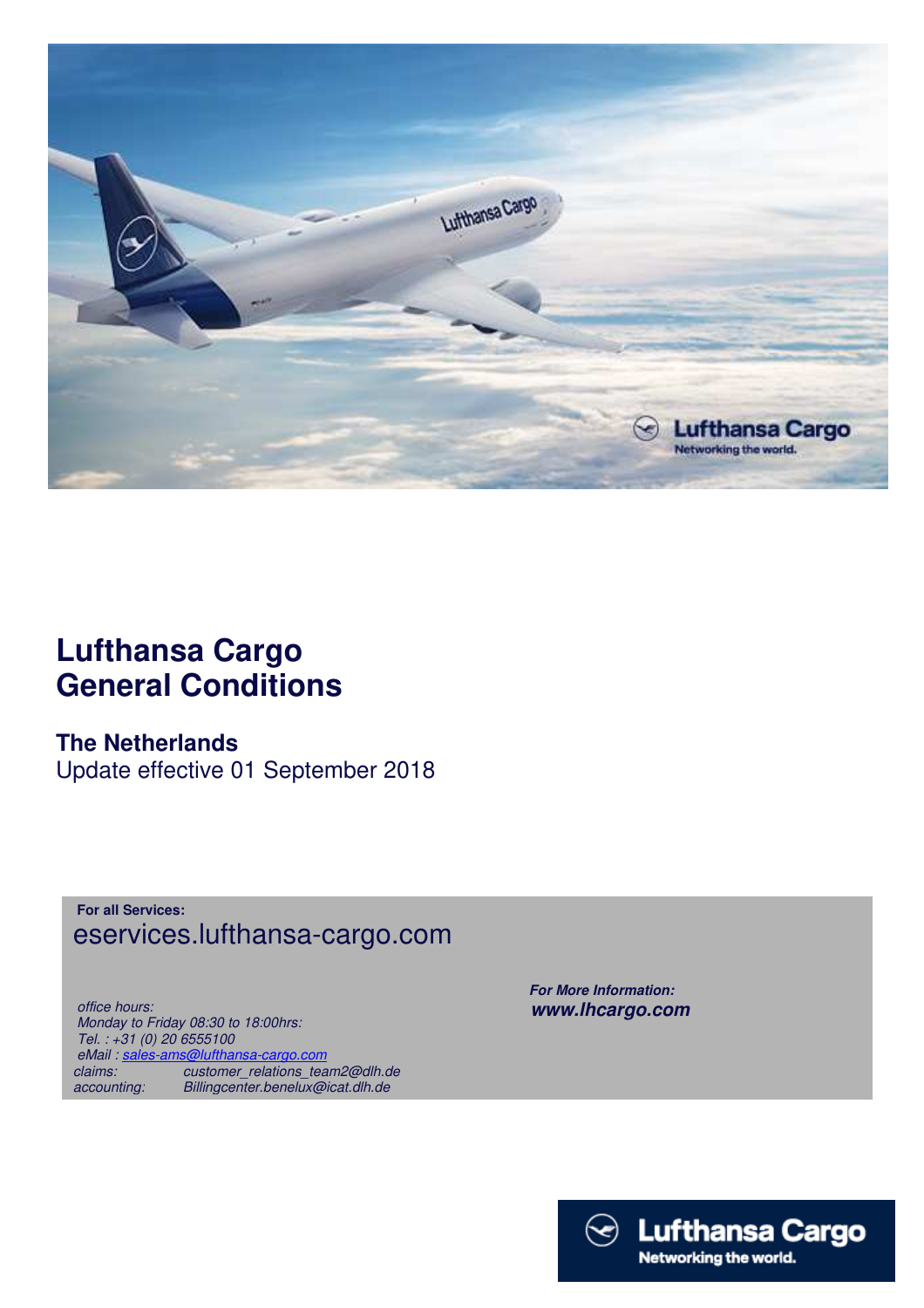#### **Note: e-Capable consignments below 300KG shall be booked through e-Channels only.**

- 1. All rates and fees published are in EURO and replace any previous publication.
- 2. Rates and all information published in this SRS (Standard Rate Sheet) are subject to change without prior notification.
- 3. Rates listed are net/net per kilogram chargeable weight excluding commissions, surcharges, taxes and fees.
- 4. Rates are based on weight/volume ratio 1:6 (kilogram/liter). Different rates may apply for cargo with lower- and/or higher density.
- 5. Rates are valid on LH and joint venture partner capacities only unless otherwise specified.
- 6. Rates to non-published destinations are on request only. Destinations and availability of services (td.Pro,td.Flash) are subject to change without prior notification.
- 7. Rates mentioned on AWB may not undercut the applicable net/net rate. B+K rates not allowed!
- 8. The SRS rates apply to general cargo only. For special cargo rates (e.g. dangerous goods, live animals, perishables, valuable-/vulnerable cargo, human remains, oversized pieces etc.) please refer to the appendix and/or contact your local Lufthansa Cargo representative.
- 9. For each ad hoc-rated shipment, promo or "special offer" the reference number (to be asked for upon booking) must be inserted in the AWB box "Accounting Information"
- 10. If top load is not possible 160cm height for LD and 244 cm for MD will always be calculated.
- 11. Shipments will be charged at the rate valid on the day of confirmed departure.
- 12. For all surcharges the date of AWB issue applies.
- 13. LCAG can only take invoicing disputes into consideration within a period of 6months after the flight date. In case a dispute was made after expiration of this period, LCAG will not take the request into consideration. Every request must be accompanied by a copy of the booking confirmation.
- 14. The SRS is to be treated as confidential and must not be passed to third parties.
- 15. The conditions of carriage specified on the reverse side of the AWB apply. For e-freight business as agreed upon in the IATA multilateral eAWB agreement.
- 16. The exclusive place of jurisdiction is Frankfurt/Main, Germany. The law of the Federal Republic of Germany applies exclusively, without reference to the choice of law provisions thereof (to be adapted only if required by local law).
- 17. Lufthansa Cargo disclaims any liability for typing errors or misprints.

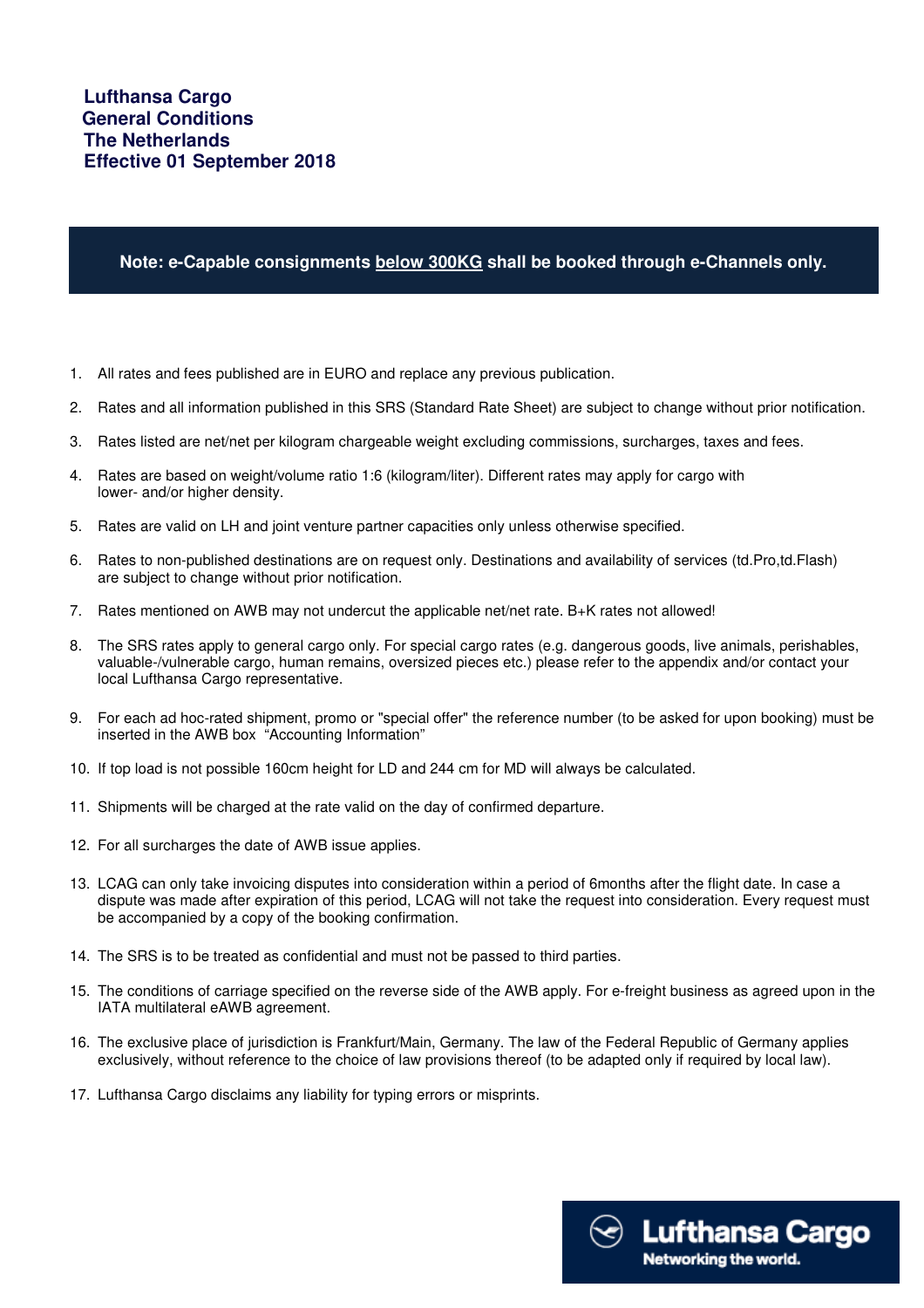**Note: e-Capable consignments below 300KG shall be booked through e-Channels only.**

## FEES AND SURCHARGES

- 1. For all amendments on the AWB e.g. shipper's right of disposition (TACT Rules 2.6), rates and/or nature of goods, LCAG will charge a CCA fee of  $\epsilon$  50
- 2. Administration fee: in case LCAG needs to arrange overfly, transit and/or import permits on behalf of shipper, € 500 per AWB will be charged.
- 3. For POD (Proof of delivery) requests a fee of  $€ 30$  per AWB will be charged.
- 4. For LC (Landing certificate) requests a fee of € 35 per AWB will be charged.
- 5. A) In case a routing is terminated at any European LCAG Hub, freight charges of € 0,40 all in p/kg are due and an administration fee of € 100 will be charged (storage- and/or special handling charges excluded). B) In case a shipment must be returned ex any European LCAG Hub to the station of origin, freight charges of €1,30 all in p/kg are due and an administration fee of € 100 will be charged (storage- and/or special handling charges excluded.
- 6. HAWB (House Air Waybill) transmission by the forwarder is required for all consolidated shipments worldwide. Following fees apply (AAMS fee): A) € 1 per HAWB for every electronic data transmission.  $B$ )  $\in$  12 per HAWB for manual disposal with hardcopies.
- 7. In case of NO SHOW (shipment exceeding 500kgs chargeable weight) or weight reduction (reduction of more than 500kgs chargeable weight) not reported to Lufthansa Cargo prior to latest acceptance time (LAT) a fee of  $\epsilon$  0,10 p/kg chargeable weight will be applied.
- 8. Fees and surcharges as per TACT apply unless stated otherwise.
- 9. Cool/td incident report: a fee of  $\epsilon$  300 applies for requesting a detailed analysis of temperature excursions and the resulting report hereof.
- 10. The following add-on applies for all shipments **<300kg** (incl.MIN) not booked or bookable through eChannels: A) General Cargo and Specials other than Dangerous goods: € 25 B) Dangerous goods: € 50
- 11. td.Basic: for significant changes to shipment details e.g. change to departure and/or destination station, shipment not delivered or delivered after the contracted LAT (latest acceptance time) or is cancelled, the product or the contracted LAT is changed, the chargeable weight is reduced by more than 25% the booking charge is € 0,05 p/kg chargeable weight with a minimum of  $€$  50.

 N.B. changes to the booking parameters after receipt of the booking confirmation or at goods acceptance may lead to reassessment of your shipment.